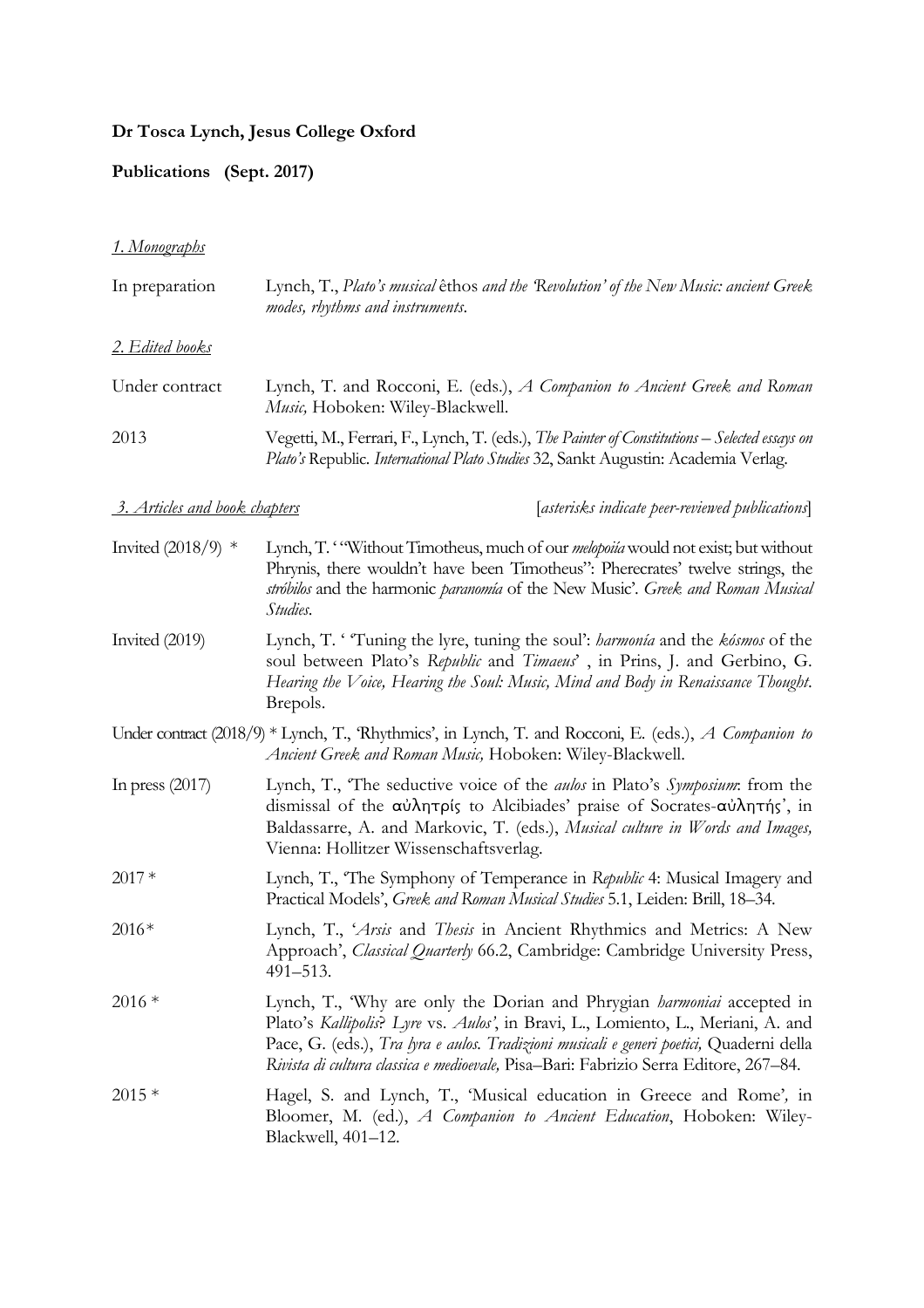| $2013*$                | Lynch, T., 'A Sophist "in disguise": a reconstruction of Damon of Oa and<br>role in Plato's Dialogues', Etudes<br>Platoniciennes<br>his<br>10, Paris.<br>http://etudesplatoniciennes.revues.org/378                                                                                                                                          |
|------------------------|----------------------------------------------------------------------------------------------------------------------------------------------------------------------------------------------------------------------------------------------------------------------------------------------------------------------------------------------|
| 2011                   | Lynch, T., 'Tender as cordas da alma. Aspectos técnico-musicais e reflexos<br>psicológicos em República III', in Xavier, D. and Cornelli, G. (eds.), A<br>República de Platão: Outros olhares. Coleção Estudos Platônicos. São Paulo: Edições<br>Loyola, 239–51.                                                                             |
| 2009                   | Lynch, T., 'Therapeia stoica e Chresis phantasion: per un bios senza bias', in Il Bios<br>dei Filosofi, dialogo a più voci sul tipo di vita preferibile. Modelli antichi e dibattito<br>contemporaneo, Trento: University of Trento Press, 169-176.                                                                                          |
| <u> 4. Reviews</u>     |                                                                                                                                                                                                                                                                                                                                              |
| 2017                   | Lynch, T. 'Review of Wallace, R., Reconstructing Damon', Greek and Roman Musical<br><i>Studies</i> 5.2, Leiden: Brill, 273–8.                                                                                                                                                                                                                |
| 2013                   | Lynch, T., 'Review of Gentili, B. (ed.), Atti del Seminario Internazionale di Studio<br>Poesia, canto, accompagnamento strumentale nel De musica attribuito a Plutarco,<br>Quaderni urbinati di cultura classica 99.3 (Pisa-Roma 2011)', Bryn Mawr<br>2013.10.64<br>Classical<br>Review<br>(http://www.bmcreview.org/2013/10/20131064.html). |
| 2012                   | Lynch, T., 'Ancient Greek metre and music: the technical basis of an<br>"interpretative" art', review of Celentano, M.S. (ed.), Ricerche di metrica e musica<br>greca per Roberto Pretagostini (Alessandria 2010), The Classical Review 62.2,<br>Cambridge: Cambridge University Press, 364–66.                                              |
| 2012                   | Lynch, T., Looking at the "Hellenistic Muse", review of Martinelli, M.C. (ed.),<br>La Musa dimenticata. Aspetti dell'esperienza musicale greca in età ellenistica, (Pisa 2009), The<br>Classical Review 62.1, Cambridge: Cambridge University Press, 100-2.                                                                                  |
| 2011                   | Lynch, T., 'Ancient Greek Monochord - "Hearing numbers, Seeing sounds",<br>review of Creese, D., The Monochord in Ancient Greek Harmonic Science (CUP 2010),<br>The Classical Review 61.2, Cambridge: Cambridge University Press, 424-5.                                                                                                     |
| 2009                   | Lynch, T. and Prodi, E.E., 'III Moisa Meeting e Moisa Epichorios', Rivista di<br>Filologia e Istruzione Classica 137.3-4, Torino: Loescher, 471–89.                                                                                                                                                                                          |
| <u>5. Translations</u> |                                                                                                                                                                                                                                                                                                                                              |
| 2015                   | Meriani, A., 'Notes on the Prooemium in Musicam Plutarchi ad Titum Pyrrhynum<br>by Carlo Valgulio (Brescia 1507)', English translation by Tosca Lynch, in<br>Greek and Roman Musical Studies 3.1, Brill: Leiden, 116–36.                                                                                                                     |
| 2012                   | Vegetti, M., 'Galen on body, temperaments and personalities', English<br>translation by Tosca Lynch, in P. Olmos (ed.), Greek Science in the Long Run:<br>Essays on the Greek Scientific Tradition (4th c. BCE-17th c. CE), Newcastle: CSP,<br>$265 - 80.$                                                                                   |
| 2012                   | Vegetti, M., 'Plato's Republic, Book 11', English translation by Tosca Lynch,<br>in Historical Materialism 20.1, Brill: Leiden, 191-209.                                                                                                                                                                                                     |
| 2010                   | Malherbe, J.F., <i>La democrazia a rischio d'</i> usura, Italian translation by Tosca<br>Lynch (French original edition, 2004), 144 p. Trento: Il Margine.                                                                                                                                                                                   |